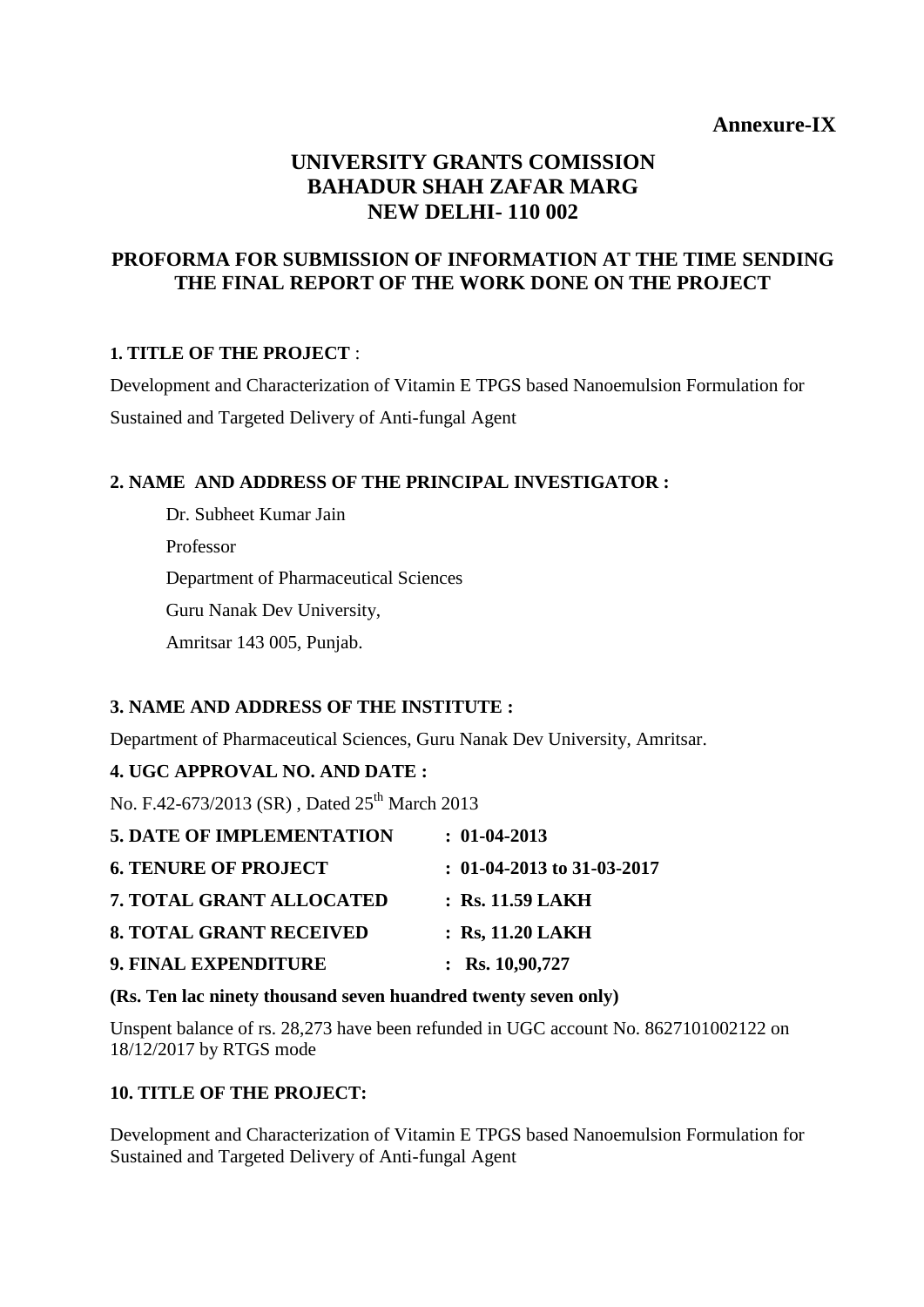#### 11. **OBJECTIVES OF THE PROJECT**

- 1. The goal of the proposed study is to prepare and evaluate Sodium deoxy cholate free Vitamin E TPGS based nanoemulsion formulation of Amphotericin B (AmB) for its sustained and targeted delivery
- 2. To study the effect of different formulation and process variables on drug loading and stability of nanoemulsion formulation
- 3. To prepare, characterize and optimize the nanoemulsion based nanogel formulation of AmB.
- 4. In vitro skin permeation and deposition study of nanoemulsion based gel formulation in comparison to marketed AmB formulation.
- **5.** To carry out the vesicle-skin interaction study using FT-IR, CLSM, SEM, TEM and fluorescence microscopy techniques to determine the possible mechanism of better skin permeation of nanoemulsion formulation.
- **6.** To compare the skin irritation and hemolytic toxicity of nanoemulsion gel formulations in comparison to commercial marketed AmB cream.
- **7.** To compare the biological anti-fungal activity of nanoemulsion gel formulations in comparison to commercial marketed AmB formulation.

### **12. WHETHER OBJECTIVES WERE ACHIEVED (GIVE DETAILS)**

Yes all the objectives were achieved. Nanoemulsion based nanogel formulation using Vitamin E TPGS as surfactant was successfully developed and characterized extensively in vitro, ex vivo and in vivo

The study lead to the preparation and evaluation of the Sodium deoxy cholate free Vitamin E TPGS based nanoemulsion formulation of AmB for its sustained and targeted delivery. To study the effect of different formulation and process variables, AmB nanoemulsion formulations were prepared by high energy method in which aqueous and oil phases were prepared and heated separately. The oil phase containing olive oil, oleic acid, transcutol and DMSO was then added to aqueous phase consisting of hydrophilic surfactants and co-surfactants under continuous stirring. Oil phase was selected based on the solubility of drug in various oils and their mixtures, wherein maximum solubility with a value of  $12.50\pm0.08$  mg/ml was found in mixture of olive oil: oleic acid: DMSO (2:2:1) and same was selected as oil phase. Surfactant and co-surfactant were selected based on their miscibility with oil phase. Vitamin E TPGS NF (TPGS, D-a-tocopheryl polyethylene glycol 1000 succinate) was selected as one of surfactant for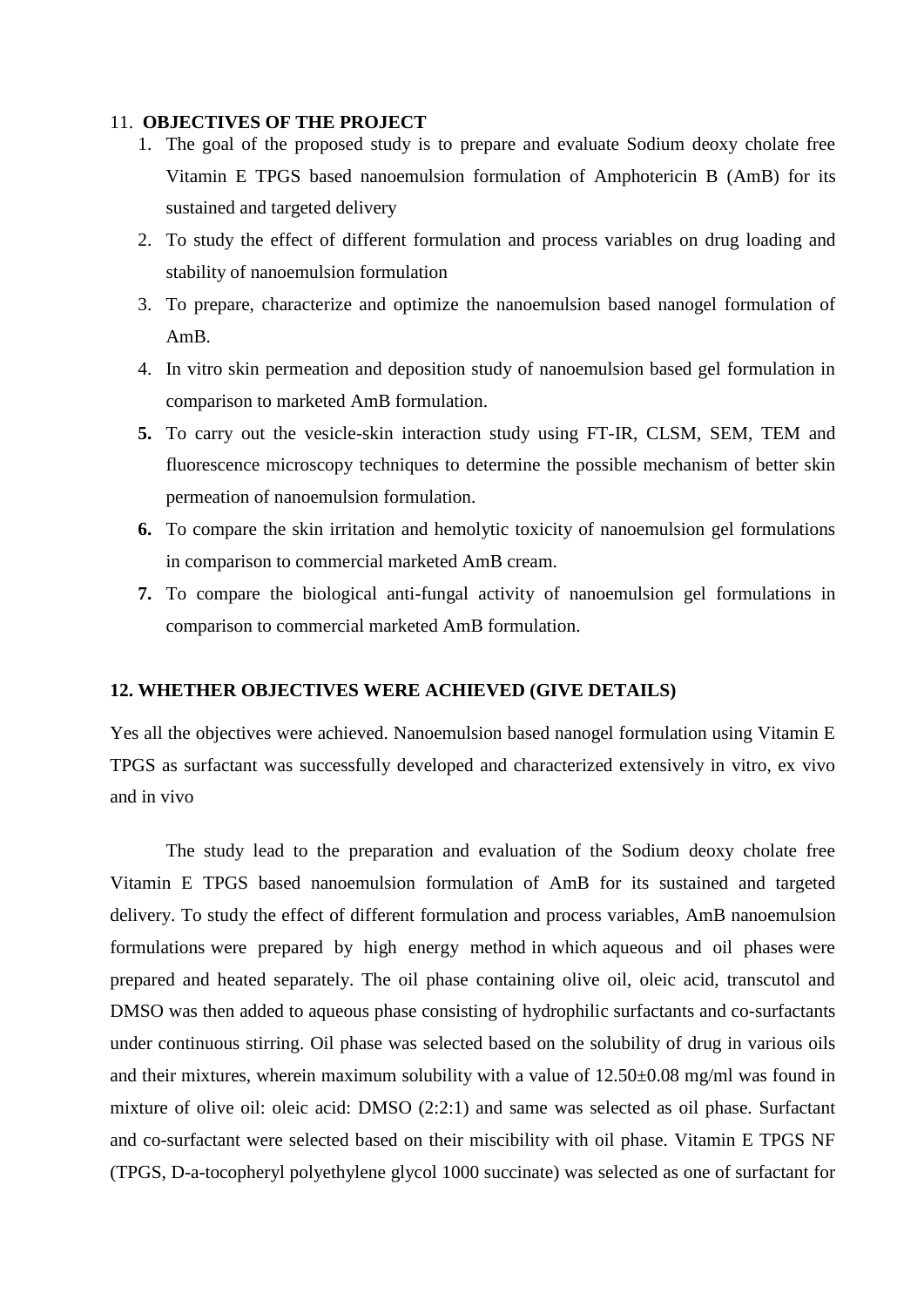the preparation of nanoemulsion formulation as its chemical properties have suggested its wide use as a solubilizer, an emulsifier, an intestinal absorption enhancer for increasing the oral bioavailability of poorly water soluble drugs.

The prepared formulation was characterized and optimised for globule size (nm) and shape, polydispersity index, entrapment efficiency, % transparency, drug content, viscosity, thermodynamic stability and dispersibility.

In vitro skin permeation and deposition studies were performed using rat, pig and human cadaver skin. The profused skin penetration and deposition potential of developed nanogel formulation was confirmed by CLSM study. Penetration of nanogel formulation into skin and fluorescence intensity was 2.5 fold higher, with higher skin deposition as compared to marketed gel of enhancement ratio to 3.5., as compared to simple gel formulation.

To compare the skin irritation study of the developed formulation, the nanogel treated skin showed no sign of erythema and oedema after 1, 24, 48, 72 h of application in acute toxicity testing. Similar results were found after repeated application for 28 days period in sub-acute toxicity testing. Finding of both these studies demonstrated that developed nanogel formulation has better safety profile.

The optimized nanoemulsion formulation was compared for biological anti-fungal activity. The formulation showed higher antifungal activity against *A. niger* and anticandidal activity against *C. albicans.* 

Overall, it is evident from the present study that the developed topical formulations could be a better alternative for safe and effective delivery of AmB.

### **13. ACHIEVEMENTS FROM THE PROJECT**

Three international publications with cumulative impact factor of approx 6.0 and one research presentation in international conference were made

#### **Publications**

1. Kaur, L., Singh, K., Paul, S., Singh, S., Singh, S., and **Jain, S.K.** Mechanistic insight to determine the structural similarities between artificial membrane Strat- $M^{TM}$  and biological membranes and its application to carry out skin permeation study of Amphotericin B nanoformulations. AAPS Pharm. Sci. Tech. 2018, 1-19, DOI :10.1208/s/12249-018-0959-6 (**Impact Factor 2.451** )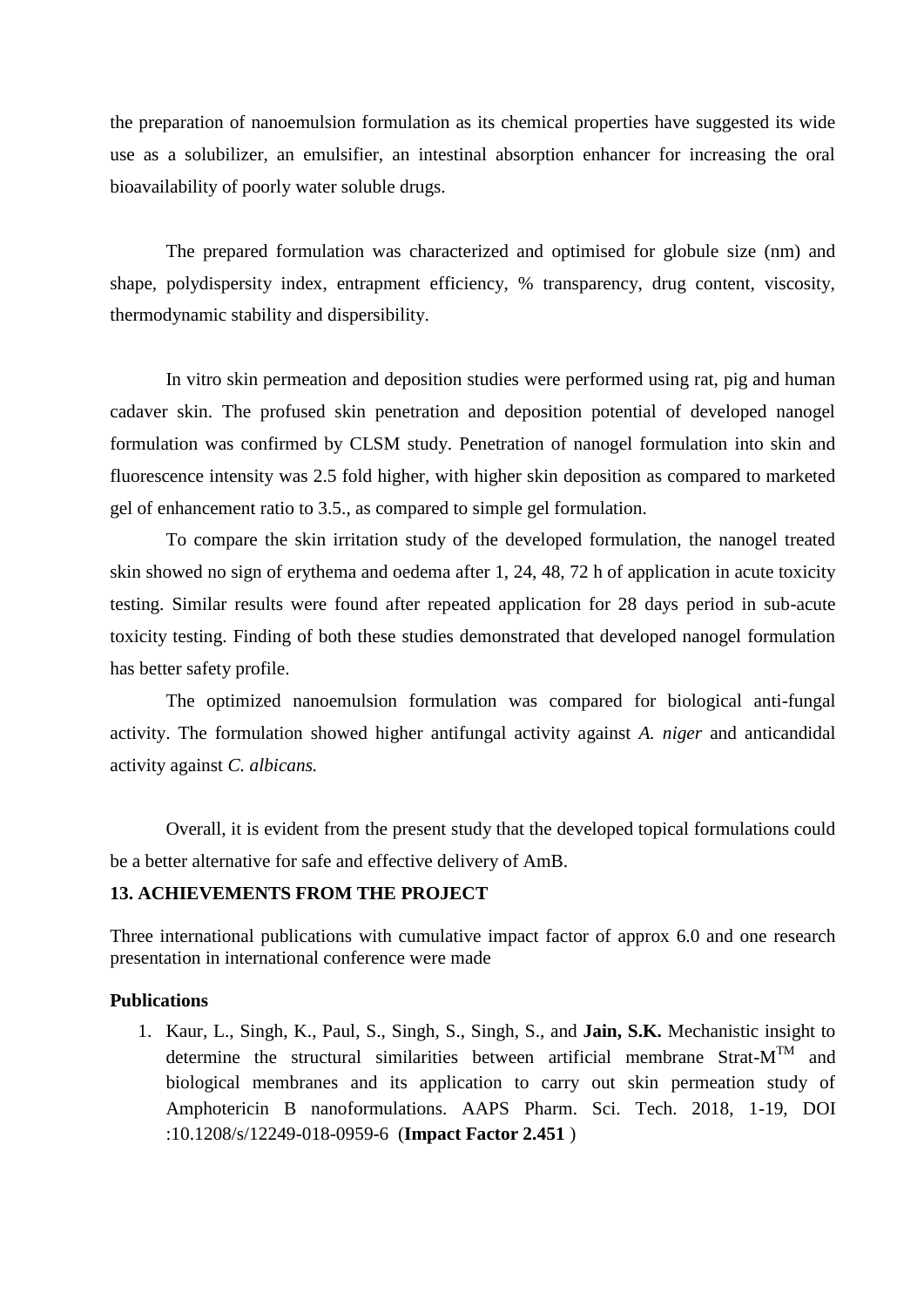- 2. Kaur, L., **Jain, S.K.** and Singh, K. Vitamin E TPGS based nanogel for skin targeting of high molecular weight anti-fungal drug: Development, in vitro and in vivo assessment. *RSC Advances*. 2015; 5: 53671-53686 (**Impact Factor 3.84** )
- 3. Mahajan, M., Hhurana, R.K., Singh, H., Dhatwalia, A., Kumar, C., Rampal, A., Puri, R., Lakha, A., Suman, Rana, D., Kaur, L., Kumar, D., and **Jain, S. K.** An overview of current applications of nanotechnology in biomedical research: A patent survey. *Recent Patents on Nanomedicine* 2014, 4, 46-56,

#### **Presentations**

1. Recent advances in delivery of antifungal drugs. International Conference on Advances in Pharmaceutical Nanotechnology and Nanomedicine (ICAPNN-2015), Held on 6-8 Feb 2015 at ISF College of Pharmacy, Moga

#### **14. SUMMARY OF THE FINDINGS**

Amphotericin B (AmB), a membrane-active polyene is considered as the most effective gold standard antifungal and is clinically used for the treatment of systemic and local fungal infections. This drug also has antiprotozoal activity and is used for the treatment of both visceral and cutaneous leishmaniasis. AmB can be administered both intravenously and topically. Presently, the preferred route for administration of AmB for above mentioned disease conditions is parenteral.

Recently, topical route has also been explored for safe and efficacious delivery of AmB for the treatment of surface fungal infections, for instance; skin and nail infections caused by dermatophytes, burn related fungemia and *Cutaneous leishmaniasis*. Also, in the case of patients with decreased immunity and ongoing treatments with antiretroviral and other immunosuppressant drugs, it is quite difficult to treat them with systemic antifungal therapy; wherein topical therapy seems to be better. Almost 90% of people suffering from AIDS develop at least one fungal infection over the course of disease, out of which 10–20% of infections prove fatal. Thus, effective topical delivery of antifungal drug is required clinically for the effectual management of multiple disease conditions and at the same time to increase the patient compliance. Currently, two types of topical formulations of AmB have been developed which are commercially available (Fungizone<sup>TM</sup> cream/lotion and Fungisome<sup>TM</sup> gel). However, these formulations suffer from the drawbacks of very poor skin permeation, due to which they possess limited clinical effectiveness. The reason behind the ineffectiveness of topical therapy of AmB is its high molecular weight and bulky structure, which comprises hydrophobic heptane chains and a hydroxyl rich hydrophilic chain that is responsible for its poor solubility in both aqueous and hydrophobic systems thus leading to the poor skin partitioning resulting in poor permeation of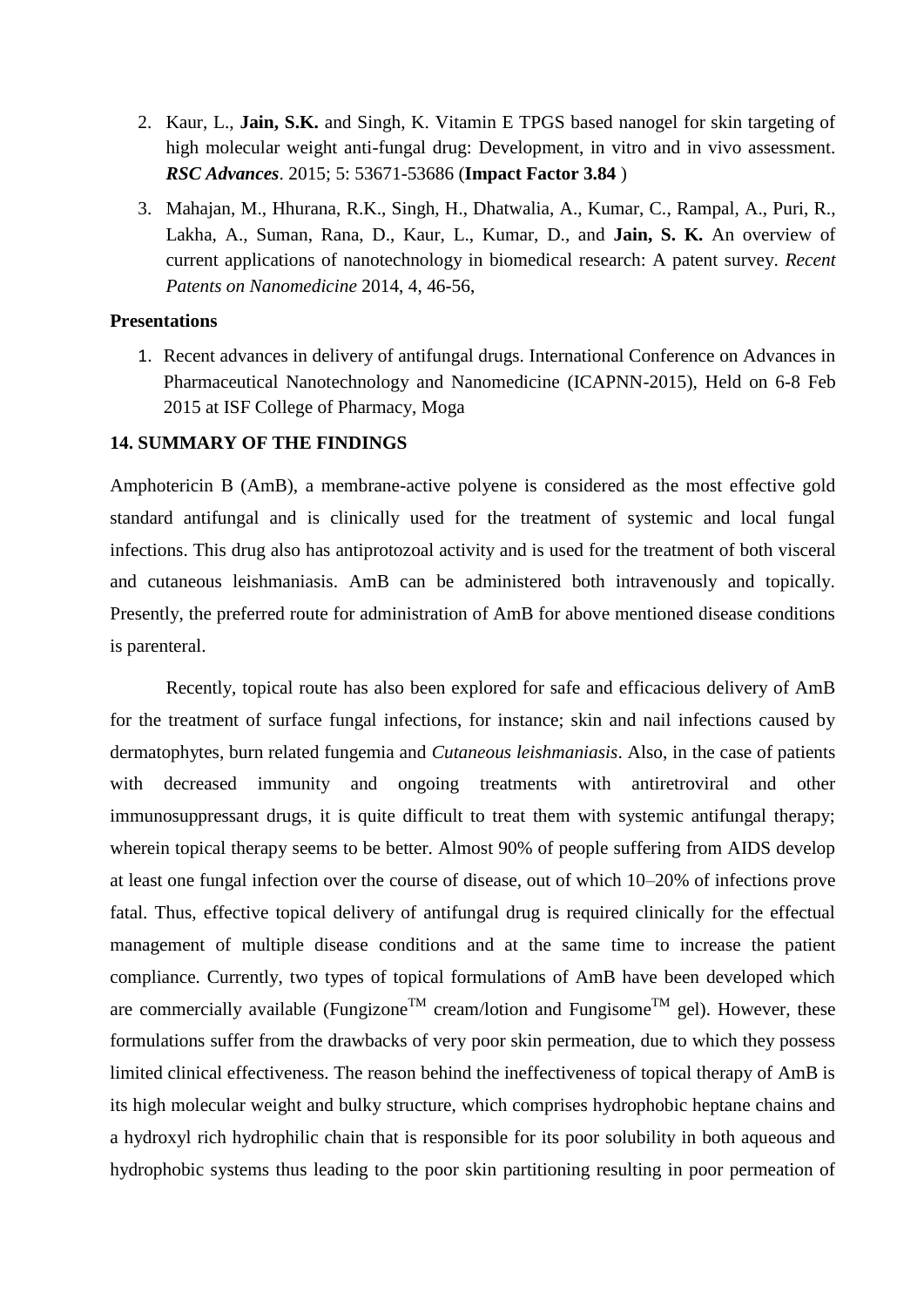drug. As a result, with existing conventional formulation, it is difficult to effectively treat topical fungal infections which provide a rationale to explore the potential of novel carrier based formulation for effective topical delivery of AmB.

Nanocarrier based formulations are increasingly gaining importance in terms of topical drug delivery for effective management of skin diseases. Therefore, in order to enhance the topical effectiveness of AmB, nanoemulsion based nanogel formulation was prepared and characterized.

AmB nanoemulsion formulations were prepared by high energy method in which aqueous and oil phases were prepared and heated separately. The oil phase containing olive oil, oleic acid, transcutol and DMSO was then added to aqueous phase consisting of hydrophilic surfactants and co-surfactants under continuous stirring. Oil phase was selected based on the solubility of drug in various oils and their mixtures, wherein maximum solubility with a value of 12.50±0.08mg/ml was found in mixture of olive oil: oleic acid: DMSO (2:2:1) and same was selected as oil phase. Surfactant and co-surfactant were selected based on their miscibility with oil phase. Vitamin E TPGS NF (TPGS, D-a-tocopheryl polyethylene glycol 1000 succinate) was selected as one of surfactant for the preparation of nanoemulsion formulation as its chemical properties have suggested its wide use as a solubilizer, an emulsifier, an intestinal absorption enhancer for increasing the oral bioavailability of poorly water soluble drugs like paclitaxel and vancomycin, as skin permeation enhancer for drugs like griseofulvin and estradiol and also as stabilizer. Pseudoternary phase diagrams were mapped in order to optimize the surfactant to cosurfactant ratio and type of co-surfactant that could result in large existence area of nanoemulsion. The prepared nanoemulsion was then mixed with blank Carbopol 934P and Carbopol 940P gel base under mechanical stirring to form the nanogels.

Prepared nanoemulsion based topical formulations were characterized and optimized with respect to different process and formulation variables and were characterized for globule size (nm) and shape, polydispersity index, entrapment efficiency, % transparency, drug content, viscosity, thermodynamic stability and dispersibility. Vesicle size and polydispersity index was determined and optimized formulation exhibited uniform globule size in nanometric range of 21.64±0.8 nm. Shape was analyzed under transmission electron microscope. All the nanoemulsion formulations were found to have the Grade A dispersibility which may be attributed to lesser interfacial tension between oil and aqueous phase and formation of thermodynamic stable emulsion. They remained stable and no physical changes were observed after subjecting them to stress conditions of heating, cooling and freeze thaw cycle in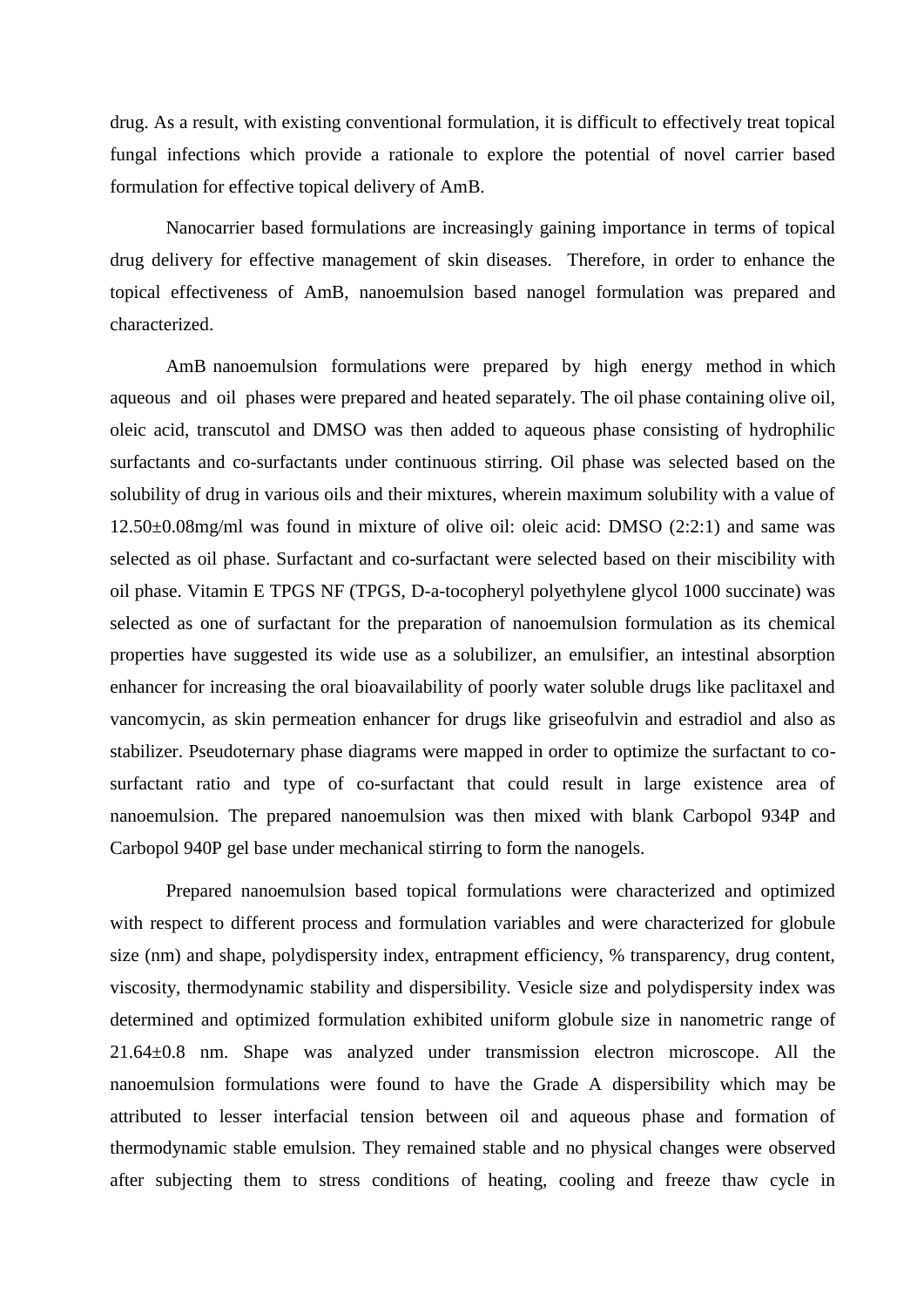thermodynamic stability testing followed by centrifugation. Based on the various *in vitro* characterization studies, the nanoemulsion composed of  $S_{mix}$  (42% v/v), oil (11% v/v), water  $(45.9\%$  v/v) and drug  $(0.1\%$  w/v) was optimized depending upon its superior properties such as small globule size, polydispersity index, *in vitro* dispersibility, good flow properties, thermodynamic stability etc. for preparation of nanoemulsion based nanogel formulation.

The prepared nanogels were then characterized for characteristic quality control test of topical gels like drug content, extrudability, pH, rheology, thixotrophy and textural analysis with respect to gel former concentration ranging from 0.25 to 1.75% and were optimized based on better extrudability, yield stress, thixotrophic behavior, adhesiveness and cohesiveness as compared to marketed gel. Rheological analysis was performed using Rheometer (Rheolab QC, Anton parr, Germany) and mechanical properties like cohesiveness, adhesiveness and hardness of nanogel was determined using texture analyzer (TA/TX2 plus, Stable Micro Systems, Surrey, UK).

In case of nanoemulsion based nanogel, two gel formers: Carbopol 934P and Carbopol 940P in concentration range of 0.5 to 1.75% w/w were selected. Viscosity determined at constant shear rate and variable shear rate at a temperature of 25ºC suggested non-newtonian shear thinning flow behavior of nanogels characterized by decrease in viscosity with increase in shear rate. While evaluating viscosities, Carbopol 934P and 940P based formulation showed the comparable viscosity to that of marketed gel at the concentration of 1.25 % and 1.5 % w/w, respectively. Nanogel containing 1.25% Carbopol 940P(ANG14) showed requisite results in case of all tested parameters like thixotrophy, yield stress, adhesivessness, cohesiveness hardness and viscosity and so was optimized. During thixotrophic analysis, the percent recovery for optimized nanogel was found to be 99.80±1.6%, whereas marketed gel showed a value of 89.84 $\pm$ 1.1%. The yield stress value for nanogel and marketed gel was 109.51 $\pm$ 2.1 Pa and 73.84±1.7 Pa, respectively. Adhesiveness of gel increased with increase in gel former concentration reflecting constant contact of the preparation with human skin and was found to be  $-0.317\pm0.002$  g. sec for nanogel and  $-0.3\pm0.002$  g. sec for marketed gel, respectively. Cohesiveness and hardness values for nanogel and marketed gel were found to be 0.94±0.03,  $0.045\pm0.0005$ N and  $0.896\pm0.01$ ,  $0.0459\pm0.0004$  N, respectively, indicating better results with optimized nanogel.

In vitro skin permeation and deposition study was performed using optimized nanogel formulation in comparison to commercial gel formulation. The optimized nanogel showed higher skin deposition as compared to marketed gel which enhancement ratio of 3.5 and 3.9 fold,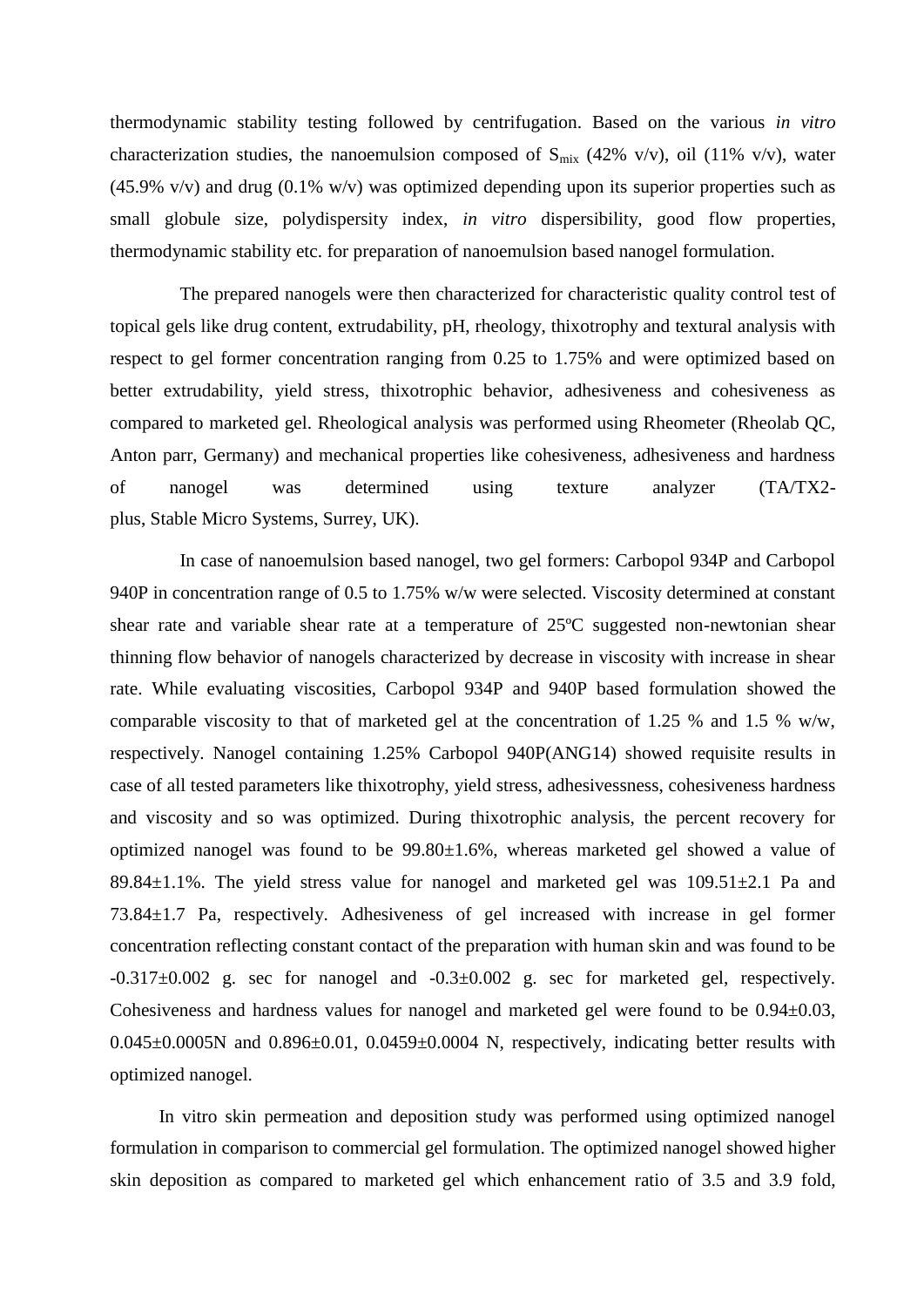respectively. The profused skin penetration and deposition potential of developed nanoethogel and nanogel formulation was confirmed by confocal laser scanning microscopy (CLSM) study. CLSM study has inimitable advantage in determination of quantitative estimation of depth and extent of penetration of a marker. The intensity graph resulted from CLSM study showed the highest fluorescence intensity with deepest skin permeation with nanogel formulations. Penetration of nanogel into skin and fluorescence intensity was 2.5 fold as compared to simple gel formulation. This marked the improved skin penetration potential and depot forming properties of examined nanogel formulation. The values of enhancement ratio found in CLSM study were well correlated with results of *ex vivo* skin deposition study measurement.

Further scanning electron microscopy (SEM) and Fourier transform infrared spectroscopy (FTIR) analyses were done to shed some insight into the mechanism of better skin permeation of nanogel formulation. Prepared formulations were found to affect the compact surface of skin creating pathway through pores formation for their better penetration. The SEM photomicrographs of control rat skin exhibited uniformity with smooth and compact surface. However, nanogel treated skin showed loosening and creation of pores which is indicated as the basic mechanism for better permeation with nanogel. In case of FTIR analysis of treated and control rat skin samples, there were presence of distinguishing peaks of hydrocarbon chains of SC at 2950 cm-1 and 2850 cm-1 owing to asymmetric and symmetric C-H vibration in case of control rat skin. But, the application of nanogel formulation considerably abridged the extent of these peaks demonstrating extraction of skin lipids and perturbation effects. It is reported that the extraction of skin lipids and lipid perturbation effects can be described by variations in the height, area and displacement of these two peaks. These outcomes clearly indicate the permeation enhancement effect of Vitamin E TPGS and other components of nanogel formulation.

In order to further determine the effectiveness of prepared formulations, antifungal activity was carried out against *Aspergillus niger* and anticandidal activity against *Candida albicans.* MIC of both nanogel was found to be 3.12 µg and 6.25 µg against *Aspergillus niger*  and *Candida albicans*, respectively and in comparison plain drug solution and marketed gel of AmB showed the value of 6.25 µg and 12.5 µg against *Aspergillus niger* and *Candida albicans*, respectively. However, zone of inhibition against *Aspergillus niger* and *Candida albicans* was found to be significantly  $(p<0.05)$  higher in case of nanogel as compared to marketed formulation and drug solution. To be more precise, this antifungal activity of developed formulation was also carried out *in vivo* using *Candida albicans* induced mycosis model. The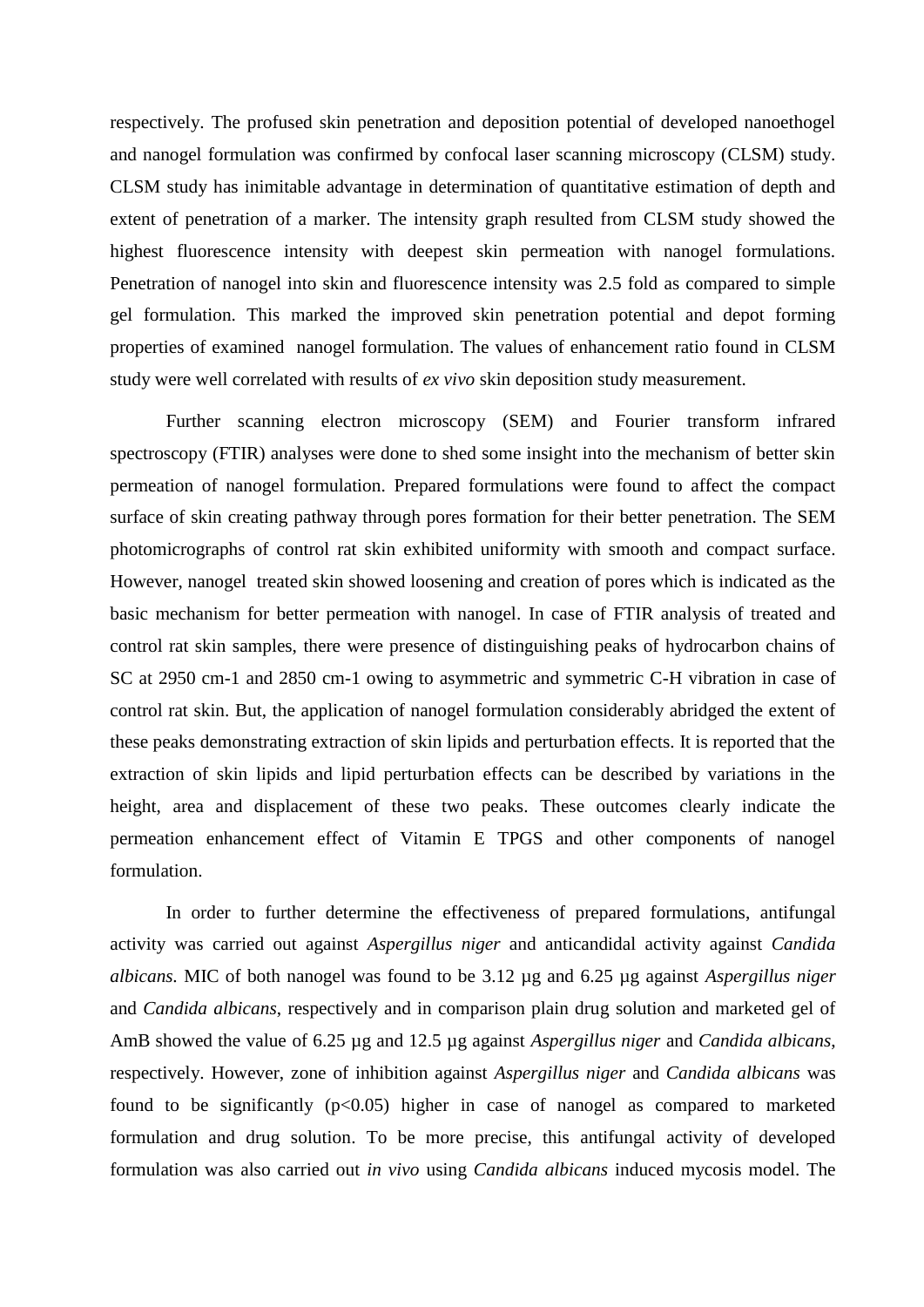animals treated with nanogel showed significant reduction in *Candida* induced infections (cutaneous candidiasis) as compared to drug solution. In nanogel treated group rapid recovery of infection was observed and no animal out of six treated animals exhibited positive culture test, whereas in case of drug solution and marketed cream treated groups, 4 and 1 animal out of six showed positive culture test, respectively. This result of *in vivo* performance study confirmed the better antifungal activity of nanogel due to its enhanced skin permeation and retention ability at affected site which indicated better recovery of topical fungal lesions in short period of time via use of developed topical formulations as compared to marketed gel.

AmB is clinically recommended for long term repeated administration as fungicidal and leishmanicidal. So, the skin irritation study was carried out as the prepared formulations are for topical use. Nanogel treated skin showed no sign of erythema and oedema after 1, 24, 48, 72 h of application in acute toxicity testing. Similar results were found after repeated application for 28 days period of time in sub-acute toxicity testing. Finding of this study demonstrated that developed nanogel formulation has better safety profile. Overall, it is evident from the conducted studies and results, that the developed topical formulations could be a better alternatives for efficient topical delivery of AmB.

#### **15. CONTRIBUTION TO THE SOCIETY**

Intensifying incidences of skin mycosis caused by different species of yeast, fungi and dermatophytes in both immunodeficient and immune-competent patients remain an imperative and adequately addressed medical problem. It affects more than 25% of the world's population. It may be life-threatening and can have debilitating effects on a patient's quality of life especially in immunocompromized patients suffering from diseases like AIDS, diabetes and cancer or may become invasive (systemic) and in some cases it may also spread to other people. Cutaneous fungal infections (*Cutaneous candidiasis,* burn fungemia, *cutaneous leishmaniasis*) are more rampant in sub-tropical countries like India, Africa and Srilanka where the climatic conditions are warm and humid that further accelerate the occurrence, growth and spread of dermatomycosis. Candida species is one of the major causes associated with skin membranes (cutaneous candidiasis) and fingernails (candidiasis or thrush) related infections. These infections are generally difficult to diagnose and treat because they are often misguided for other disorders, such as eczema or psoriasis.

New safe and effective topical formulation for treatment of topical fungal infections was developed in the present study.

#### **16. WHETHER ANY PH.D. ENROLLED/ PRODUCED OUT OF THE PROJECT**